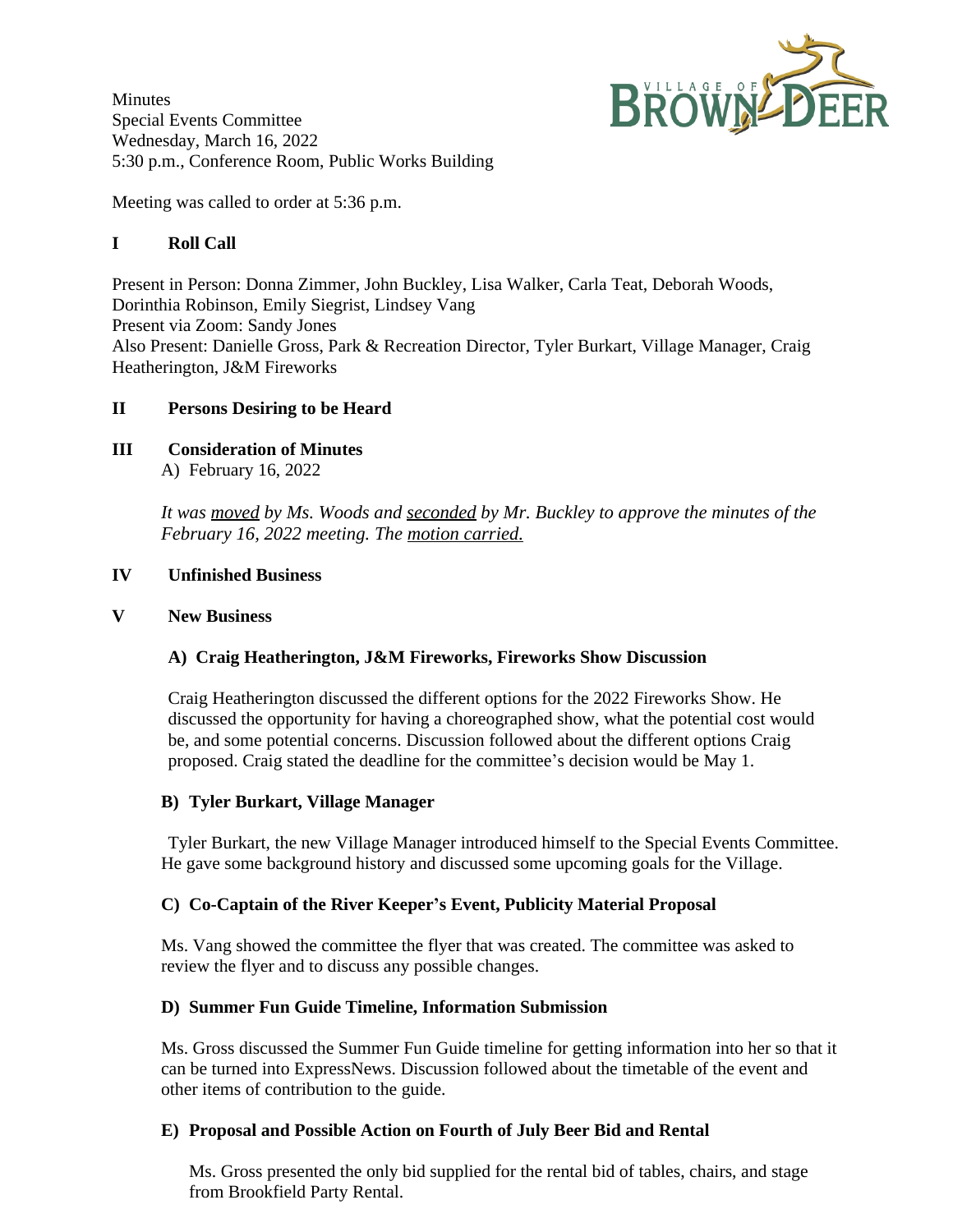*It was moved by Mr. Buckley and seconded by Ms. Walker to approve the use of Brookfield Party Rental for the equipment needs of the Fourth of July Celebration. The motion carried.*

Ms. Gross explained, she had not heard back from those she sent out the beer bids prior to the meeting like she hoped. She stated she would follow up and have something for the next meeting.

## **F) Staff Report**

Ms. Gross stated the following:

- License applications for the Raffle and BINGO had been submitted to the at the end of February and that it is unlikely we will have the raffle and raffle tickets available to the public for election day.
- Class B license for the beer tent had been submitted to the Clerk and will have to go before the Board at an upcoming meeting for approval.
- Current donation numbers from the business letter and the  $1<sup>st</sup>$  water bill round up.
- Event applications to the Village will be submitted once the timetable and bands have been finalized.
- Committee support for the upcoming Beautification Committee Arbor Day event on May 9 in honor of Retired Officer Jill Zeise.

### **VI Committee Reports**

#### **A) Fundraising**

Fundraising Chair, Ms. Jones stated she was still working on the second business letter to go out by the end of the month. She also stated that she was still wrapping up promotional items for the T-Shirt campaign (Brown Deer State of Mind t-shirts) and the report for the Black History Month Celebration event.

### **B) Publicity**

Publicity Chair, Ms. Vang stated that she will be working on future fliers for the Community Vibes and the Fourth of July Celebration.

### **C) Entertainment**

Entertainment Chair, Ms. Robinson discussed the opportunities for kids activities in the park and the community partners we could bring into the park that day. She gave a run down of the bands for the summer events and stated that she would put together a chart and sample of each band's music and email it to the committee members for review. It was discussed that the Committee would hold a special meeting if they felt the band decisions needed to go to a vote.

### **D) Parade**

**E) Beer Tent**